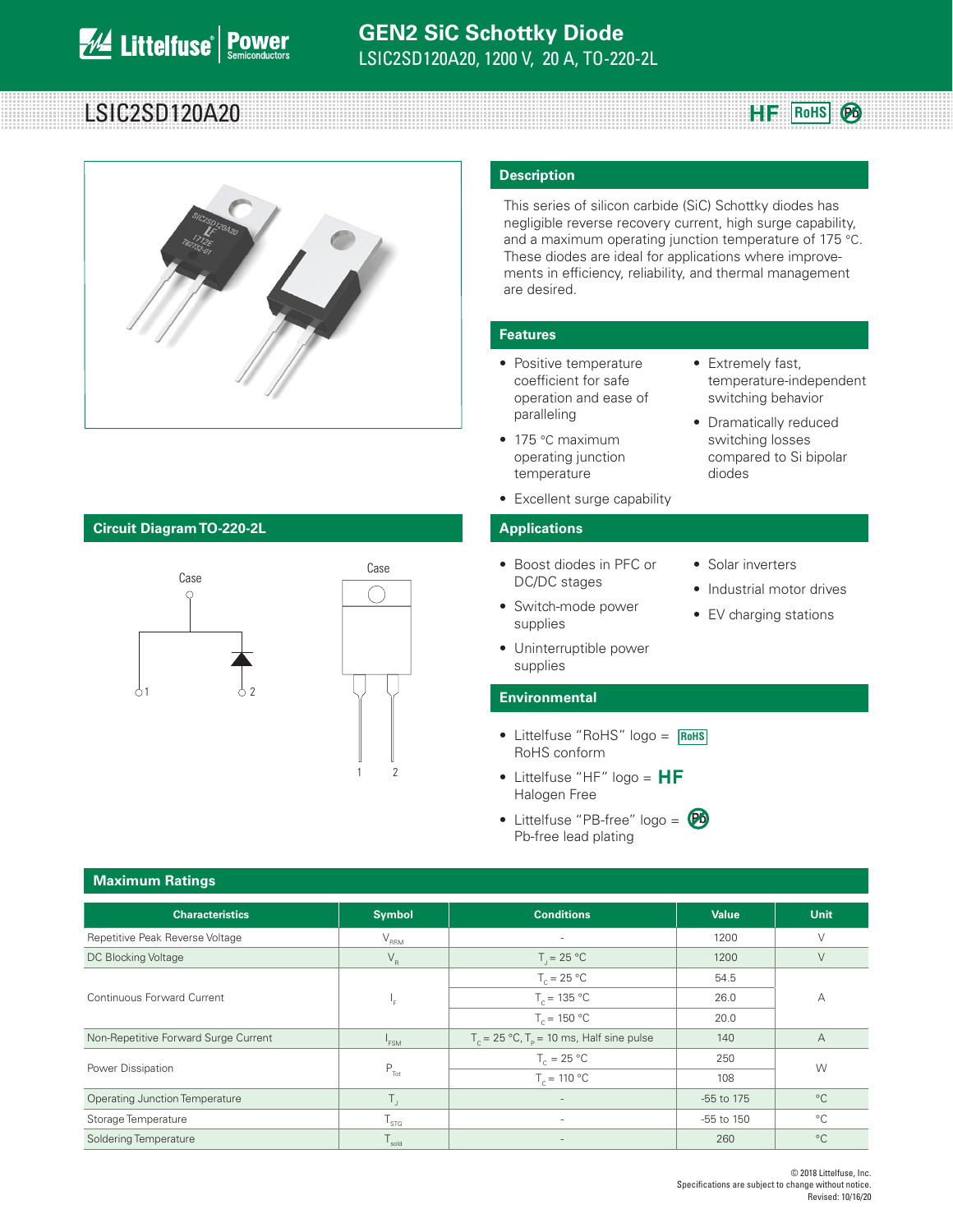| <b>Electrical Characteristics</b> |               |                                                           |                          |      |                          |        |  |
|-----------------------------------|---------------|-----------------------------------------------------------|--------------------------|------|--------------------------|--------|--|
| <b>Characteristics</b>            | <b>Symbol</b> | <b>Conditions</b>                                         | <b>Value</b>             |      |                          |        |  |
|                                   |               |                                                           | Min.                     | Typ. | Max.                     | Unit   |  |
|                                   | $V_F$         | $I_c = 20 A$ , T <sub>1</sub> = 25 °C                     | $\sim$                   | 1.5  | 1.8                      | $\vee$ |  |
| Forward Voltage                   |               | $I_{\rm r}$ = 20 A, T <sub>1</sub> = 175 °C               | $\sim$                   | 2.2  | $\overline{\phantom{a}}$ |        |  |
| <b>Reverse Current</b>            | 'R            | $V_{\rm B} = 1200 \,\rm V$ , T <sub>1</sub> = 25 °C       | $\sim$                   | <1   | 100                      | μA     |  |
|                                   |               | $V_R = 1200 V, T_J = 175 °C$                              | $\sim$                   | 15   |                          |        |  |
| <b>Total Capacitance</b>          | $\mathsf{C}$  | $V_p = 1 V$ , f = 1 MHz                                   | $\sim$                   | 1142 |                          | pF     |  |
|                                   |               | $V_p = 400 V$ , f = 1 MHz                                 | $\sim$                   | 108  |                          |        |  |
|                                   |               | $V_{\rm p} = 800$ V, f = 1 MHz                            | $\overline{\phantom{a}}$ | 82   | $\overline{\phantom{a}}$ |        |  |
| <b>Total Capacitive Charge</b>    | $Q_{\rm c}$   | $V_R$<br>V <sub>R</sub> = 800 V, Q <sub>c</sub> =∫ C(V)dV | $\sim$                   | 115  | $\overline{\phantom{a}}$ | nC     |  |

and the contract of the contract of the contract of the contract of the contract of the contract of the contract of

**Footnote:**  $T_1 = +25 \degree C$  unless otherwise specified

| <b>Thermal Characteristics</b> |                  |                                    |        |      |             |      |  |  |
|--------------------------------|------------------|------------------------------------|--------|------|-------------|------|--|--|
|                                |                  | <b>Value</b>                       |        |      | <b>Unit</b> |      |  |  |
| <b>Characteristics</b>         |                  | <b>Symbol</b><br><b>Conditions</b> | Min.   | Typ. | Max.        |      |  |  |
| <b>Thermal Resistance</b>      | H <sub>eJC</sub> | $\sim$                             | $\sim$ | 0.6  | <b>STEP</b> | °C/W |  |  |



### **Figure 1: Typical Foward Characteristics Figure 2: Typical Reverse Characteristics**

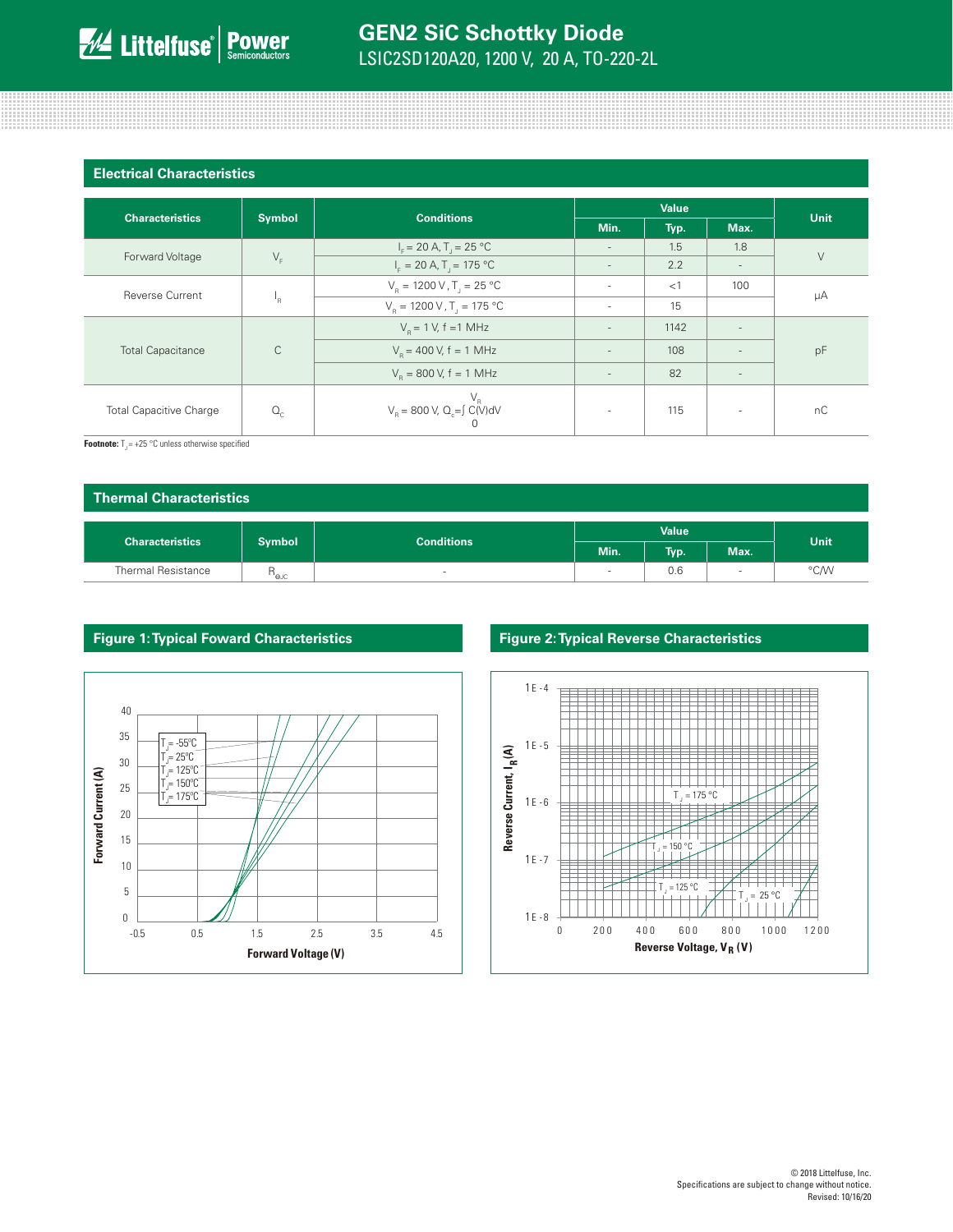



**Figure 7: Stored Energy vs. Reverse Voltage Figure 8: Transient Thermal Impedance**



### **Figure 3: Power Derating Figure 4: Current Derating Figure 4: Current Derating**



### **Figure 5: Capacitance vs. Reverse Voltage Figure 6: Capacitive Charge vs. Reverse Voltage**





© 2018 Littelfuse, Inc. Specifications are subject to change without notice. Revised: 10/16/20